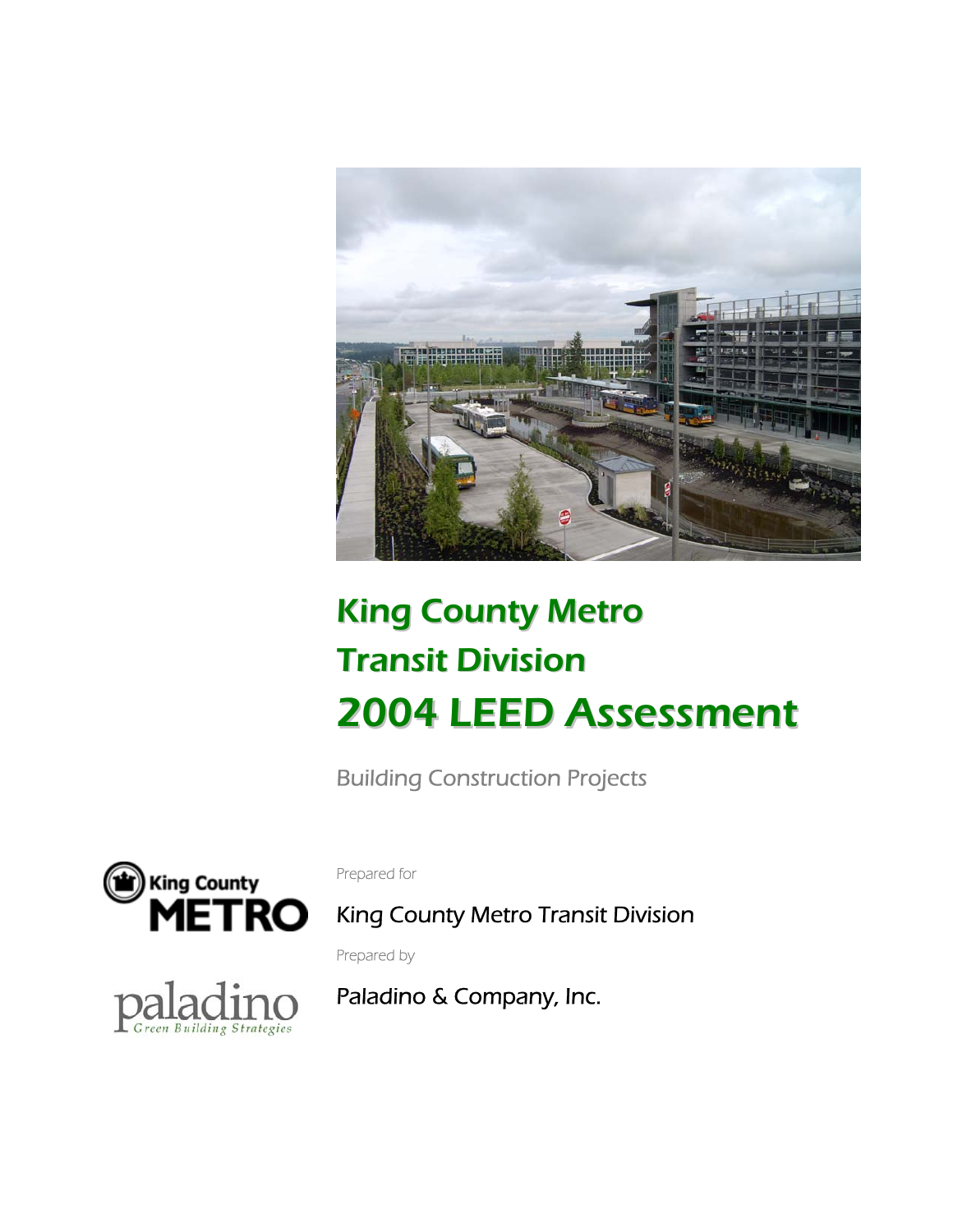# TABLE OF CONTENTS

| 1.1 Introduction                            |   |
|---------------------------------------------|---|
| 1.2 LEED Assessment Report                  | 3 |
| 1.3 Transit Division LEED Credit Trends     | 6 |
| 1.4 Recommendations for LEED Implementation | 9 |
| 1.5 Conclusions & Next Steps                |   |

# Appendix A: Project LEED Assessments

- 1. Atlantic/Central Base Tire & Millwright Shop
- 2. Communication and Control Center
- 3. Power Distribution Headquarters
- 4. North Lake Union Maintenance Facility
- 5. Ryerson Base Remodel
- 6. Atlantic/Central Base Employee Parking Garage
- 7. Eastgate Park and Ride
- 8. Redondo Heights Park and Ride
- 9. Issaquah Highlands Park and Ride
- 10. Burien Transit Center
- 11. Redmond Transit Center
- 12. Atlantic/Central Base North Yard
- 13. Atlantic/Central Base Street Improvements
- 14. Convention Place Station TOD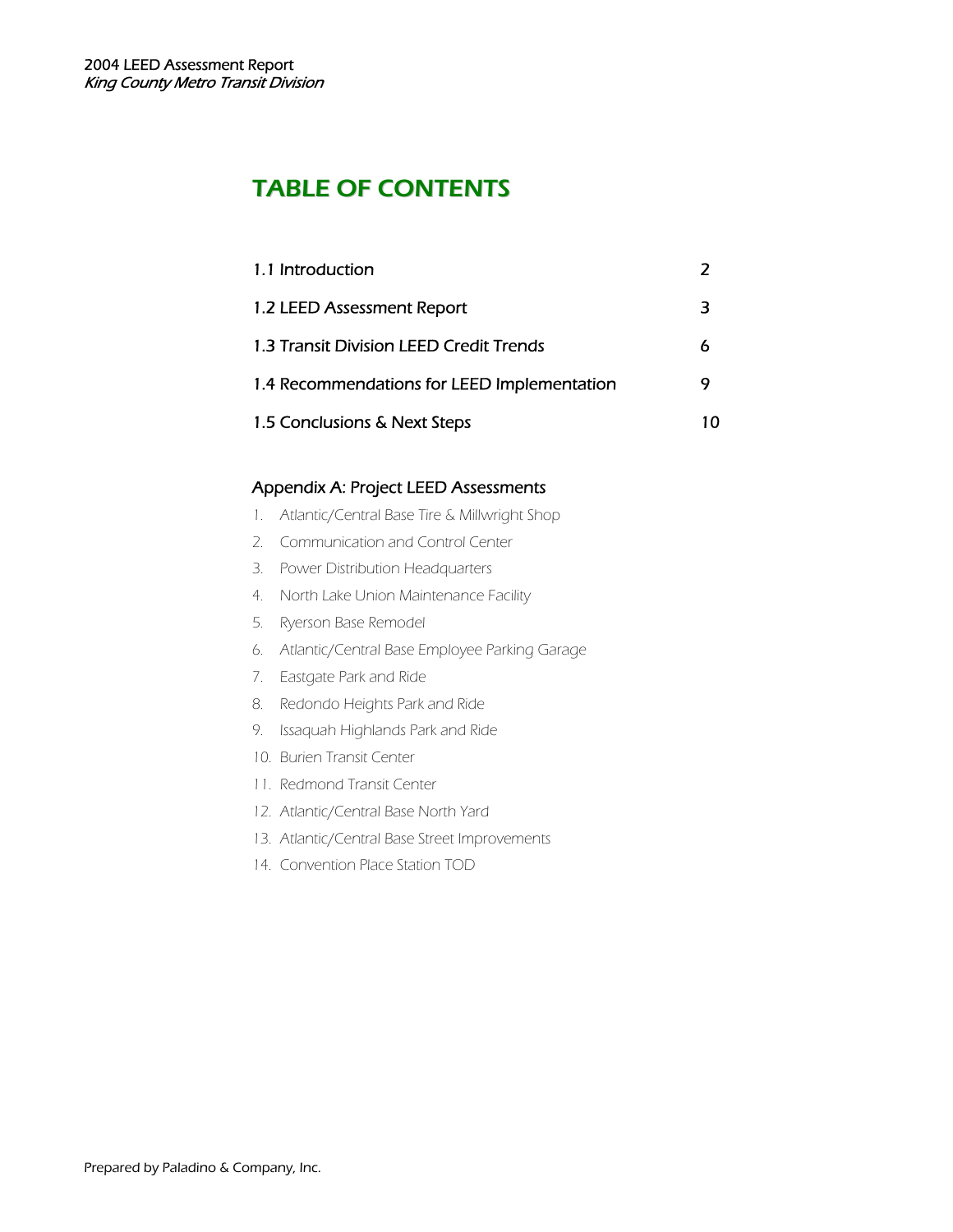# 1.1 Introduction

### King County's Green Building Initiative

In October of 2001, the King County Executive created the King County Green Building Initiative (Initiative) to minimize the negative environmental impacts of construction and maximize the positive economic benefits. As part of the Initiative, the County encourages all County projects to achieve the highest LEED Green Building System rating possible. For projects where the scope limits the ability to achieve a LEED rating, projects are directed to apply LEED and green design principles wherever possible, but are not required to seek certification from the US Green Building Council.

### LEED Green Building Rating System

LEED is a nationally recognized green building rating system that awards points for achieving various thresholds of sustainability within 5 categories: Sites, Energy, Water, Materials & Resources, and Indoor Environmental Quality. LEED was released in 1998, and has since evolved into a series of products that are aimed at different building types. Currently there are three systems that a project in King County or anywhere in the nation can apply for:

LEED for New Construction (LEED NC) – Released in 1998, this system is for highrise residential and non-residential new construction buildings or major renovations. Most Transit Authority projects will fit into this category. For those projects with scope outside the standard rating system, such as parking garages, this is the system the design team would use to draw information from for green design principles.

LEED for Commercial Interiors (LEED CI) – Released in 2004, this is for tenant improvement projects in office, retail, or institutional buildings. There is currently one Transit Division project seeking this certification.

LEED for Existing Buildings (LEED EB) - Released in 2004, this is for existing buildings that are not implementing major renovations, but are either validating existing environmental performance or are upgrading their performance. There are no Transit Division projects currently seeking this certification.

Each LEED system offers four rating levels: Certified, Silver, Gold and Platinum.

# King County Annual Assessment Reports

The Initiative requires that all departments conduct an annual assessment of their LEED efforts for their construction and renovation projects. The Transit Division coordinated with the King County Green Team to enlist a Technical Consultant, Paladino & Company, Inc., to perform the assessment and report on division LEED progress in 2004. This is the third year this report has been conducted by Paladino & Company. In addition to providing a LEED status report of Transit Division projects, this report also provides an analysis of the emerging trends, addresses the challenges and opportunities the project manager's are facing, and makes recommendations for facilitating and streamlining Transit Division efforts.



Eastgate Park & Ride: LEED Gold Equivalent



Redondo Park & Ride: LEED Gold Equivalent



Issaquah Highlands Park & Ride: LEED Silver **Equivalent**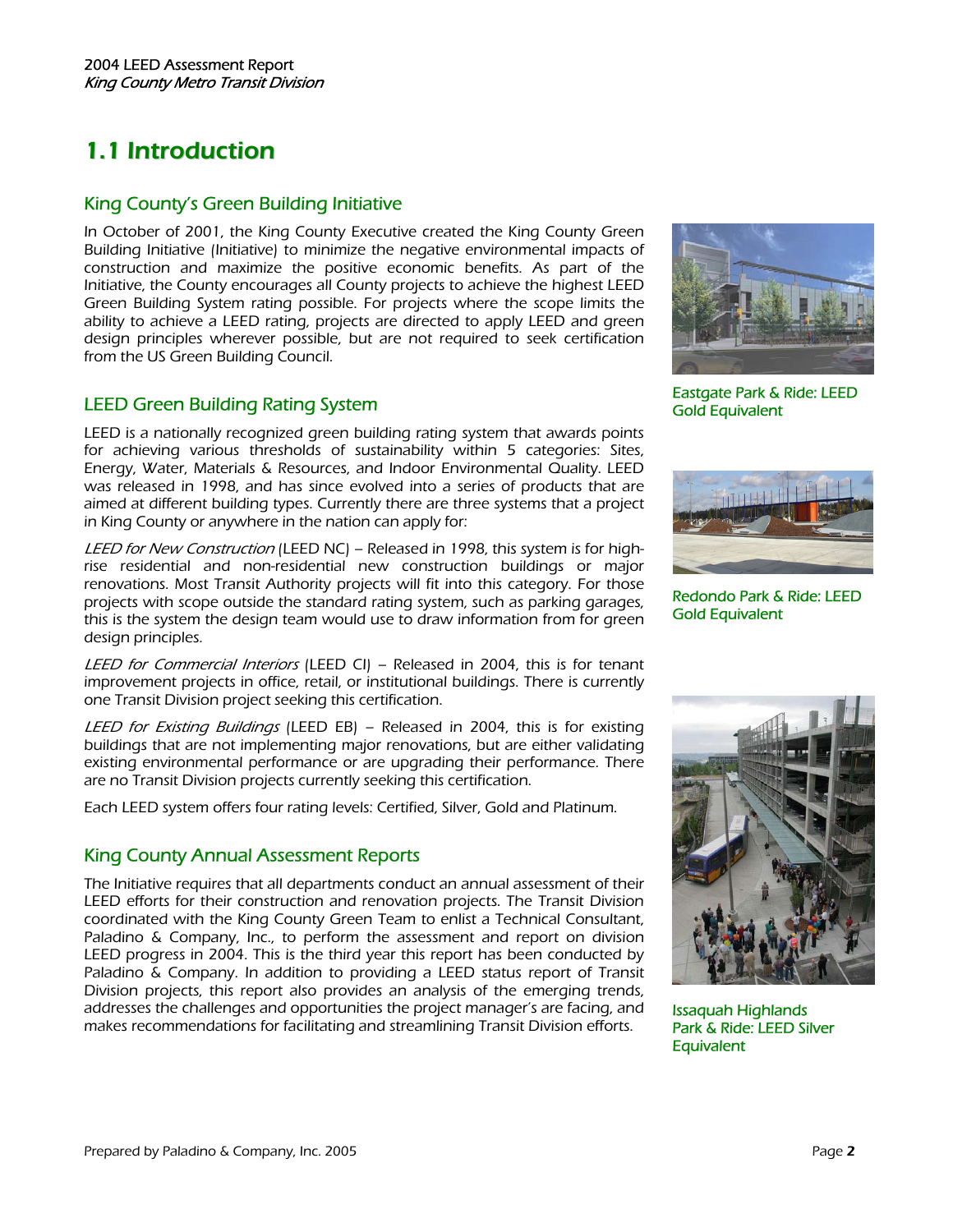# 1.2 LEED Assessment Report

#### Project Assessment Process

The County Transit Division has identified 14 current projects for LEED assessment in 2004.

Similar to the previous years, Paladino & Company conducted the assessment by interviewing the project managers for each of the selected projects. The purpose of these interviews was to obtain information about the current status of each project including green features planned for the project, and collect background information on the decision-making process. The interviews also identified project successes, challenges faced by the team, and any opportunities remaining to achieve LEED goals.

### Project Types and LEED Applicability

The 14 projects reviewed for the 2004 Report fall into four project types: Office/Office-Industrial (5); Parking Facilities (5); Street Improvements (1); and Transit Oriented Development (TOD) (3).

Generally, Office/Office-Industrial parks will seek LEED ratings because there are enough opportunities within the scope of the project to earn sufficient LEED points to meet the rating system's thresholds. These projects are required to obtain a minimum of 26 out of 69 possible points to achieve LEED Certified.

Most parking facility and street improvement projects, as well as many TOD's, however, do not have enough opportunities to earn a minimum amount of LEED points to achieve certification. Under the GBI, these projects are still obligated to follow as many of the sustainable strategies as they can in LEED, and evaluate their success through a process called LEED Equivalency. To determine an 'Equivalent LEED Rating', credits that are outside the scope of the project type are termed 'Not Applicable' and are removed from the number of total points, or the denominator. The Equivalent LEED Rating is then calculated based on how many of the remaining credits are achieved.

The chart to the right shows the percentage of applicable LEED strategies a project must meet in order to achieve a rating under any of the three LEED Systems: LEED NC, LEED CI or LEED EB. Equivalent ratings are based on the same percentage ratings.

#### Project List

The following is a list of the projects assessed in 2004. Projects marked with an asterisk (\*) were added to the assessment in 2004.

- 1. Atlantic/Central Base Tire and Millwright Shop
- 2. Communication and Control Center
- 3. Power Distribution Headquarters
- 4. North Lake Union Maintenance Facility
- 5. Ryerson Base Remodel\*
- 6. Atlantic/Central Base Employee Parking Garage
- Eastgate Park and Ride
- 8. Redondo Heights Park and Ride
- 9. Issaquah Highlands Park and Ride
- 10. Burien Transit Center
- 11. Atlantic/Central Base North Yard
- 12. Redmond Transit Center\*
- 13. Atlantic/Central Base Street Improvements
- 14. Convention Place Station TOD

Please refer to Appendix A for the LEED Assessment and scorecard for each project.

| <b>Platinum</b>  | 175% |
|------------------|------|
| Gold             | 157% |
| Silver           | 48%  |
| <b>Certified</b> | l38% |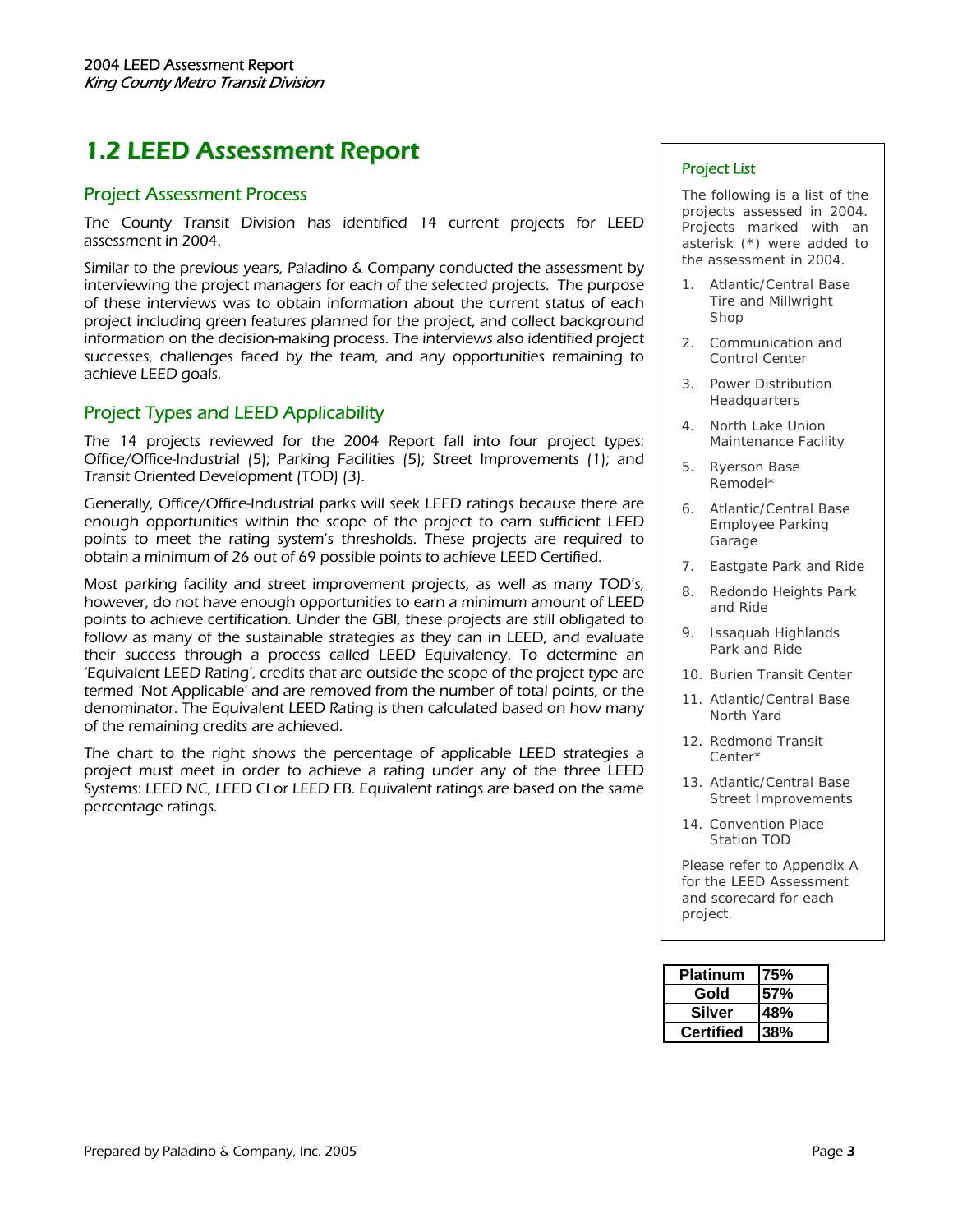### Transit Division LEED Performance

Based upon the project manager interviews, the King County Metro Transit Division building projects comply with the Initiative. Of the 14 projects reviewed, ten were required by the Initiative to pursue LEED because they were early enough in the planning or design process to be able to incorporate sustainable strategies and pursue LEED points. However, the four projects that were beyond the pre-design phase opted to pursue LEED. Five of the 15 projects are of sufficient scope to apply for LEED NC, and three of those projects are already registered with the USGBC. One project is pursing LEED CI certification; the remaining eight projects are pursing a LEED Equivalent Rating. A summary of overall LEED progress for the Transit Division is shown in Table 1.1.

### Project Highlights

- 1. The Eastgate and Redondo Park and Rides have limited scope but are pushing hard and pursuing a high percentage of applicable green building strategies. Both projects are on target for a LEED Equivalent Rating of Gold.
- 2. The A/C Base site projects, including the Demolition, Employee Parking Garage and North Yard, have achieved a high percentage of points, LEED Equivalent Silver to Gold, and provide a solid LEED foundation for any building project on the site.
- 3. Three of the office projects, the Communication and Control Center, the Power Distribution Headquarters and the A/C Base Tire & Millwright Shop, are on target to achieve LEED Silver ratings.
- 4. The Ryerson Base Remodel could achieve LEED CI Gold.
- 5. Three Transit projects rehabilitated damaged sites. Using previously developed sites reduces pressure on undeveloped land and maximizes use of existing infrastructure. The Communications and Control Center, Redondo Heights Park & Ride and the Atlantic/Central Base Expansion Demolition will achieve the LEED brownfield credit.
- 6. All Transit parking facilities are using energy efficient exterior lighting, including metal halide fixtures and photocells. The specifications and fixtures used at the assessed projects can serve as the basis for KC Transit Guideline Green Exterior Lighting Specifications.

#### Power Distribution HQ: Targeting LEED Silver



#### LEED Culture > LEED Tools

Project managers have gained more experience and attitudes overall were more positive than last year.

As the Transit Division continues to build green, the need for LEED tools, such as green master specifications, tracking tools, and communication between projects becomes increasingly critical.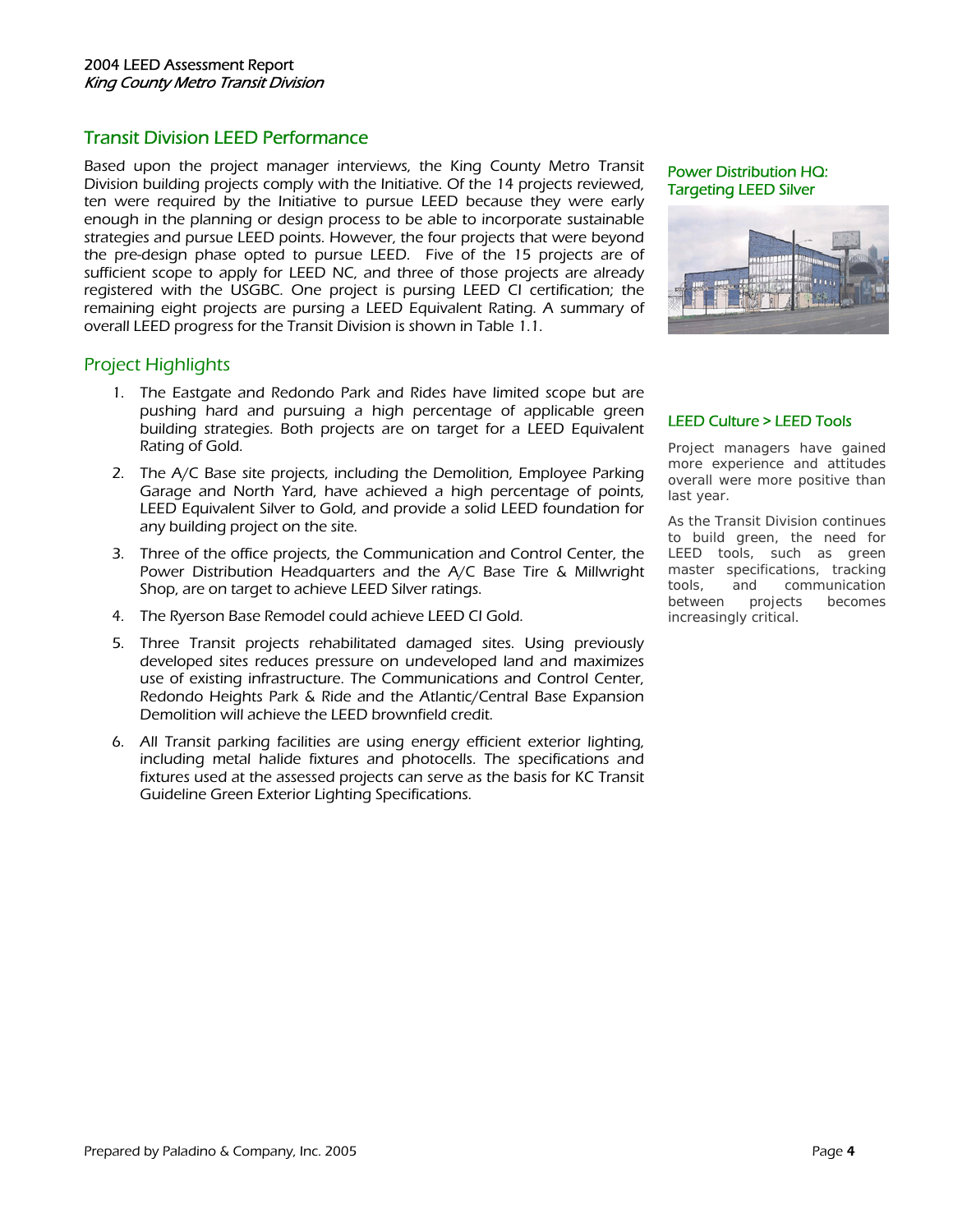# **Table 1.1: Transit Projects LEED Assessment Summary Table**

Projects marked with an \* opted to comply with the Initiative even though they were under design in 2001, pre-dating the Initiative.

| <b>Project Name</b>                                                          | <b>Project Manager</b> | Phase                                            | <b>Size</b>                                | <b>Building Type</b>                       | <b>Expected</b><br><b>Rating (from</b><br>low side of<br><b>range)</b> | <b>Possible</b><br><b>Rating (from</b><br>high side of<br>range) | <b>LEED Rating or</b><br><b>Equivalent</b><br><b>LEED Rating</b> |
|------------------------------------------------------------------------------|------------------------|--------------------------------------------------|--------------------------------------------|--------------------------------------------|------------------------------------------------------------------------|------------------------------------------------------------------|------------------------------------------------------------------|
| Atlantic/Central<br>Base Tire and<br>Millwright Shop                         | Ken Tarp               | 100%<br>Construction<br>Documents                | 9,000 sq ft                                | Office,<br>millwright shop                 | Silver                                                                 | Silver                                                           | <b>LEED-NC7M</b>                                                 |
| Communication<br>and Control<br>Center                                       | Don Campbell           | 100%<br>Construction<br>Documents                | 14,000 sq ft                               | Office                                     | Silver                                                                 | Gold                                                             | LEED-NC7M                                                        |
| Power<br><b>Distribution</b><br>Headquarters                                 | Ron Moattar            | Construction 26,000 sq ft                        |                                            | Office and<br>workshop                     | Silver                                                                 | Silver                                                           | <b>LEED-NC7M</b>                                                 |
| <b>North Lake</b><br>Union<br>Maintenance<br>Facility                        | Dave Crippen           | Planning/Pre-<br>Design                          | 96,000 sq ft                               | Office,<br>workshop,<br>out door support   |                                                                        | Not Yet Available                                                | LEED-NC7M                                                        |
| Ryerson Base<br>Remodel                                                      | <b>Ron Moattar</b>     | Pre Design                                       | 56,000 sq ft                               | <b>Tenant</b><br>Improvement               | Silver                                                                 | Gold                                                             | LEED-CI                                                          |
| Atlantic/Central<br><b>Base Employee</b><br>Parking Garage                   | <b>Mike Stanaszek</b>  | Construction<br>Complete                         | 1000 stalls<br>5 <sub>stop</sub><br>garage | Parking Garage                             | Silver                                                                 | Gold                                                             | <b>E</b> quivalent<br><b>LEED<sup>7M</sup> Rating</b>            |
| Eastgate Park &<br>Ride / Interim Lot                                        | Sheldon Teel           | Completed in<br>2004                             | 1700 stalls<br>$5st$ ory<br>garage         | Parking garage<br>and lot l                | Silver                                                                 | Gold                                                             | Equivalent<br>LEED <sup>7M</sup> Rating                          |
| Redondo<br>Heights Park &<br>Ride                                            | <b>Sheldon Teel</b>    | Construction                                     | 700 stalls                                 | Parking lot                                | Silver                                                                 | Gold                                                             | Equivalent<br><b>LEED<sup>™</sup> Rating</b>                     |
| Issaquah<br>Highlands Park<br>& Ride                                         | Sheldon Teel           | Construction<br>; February<br>2006<br>Completion | 1,034 stalls<br>5 <sub>st</sub><br>garage  | Parking garage                             | Certified                                                              | Silver                                                           | Equivalent<br>LEED <sup>7M</sup> Rating                          |
| <b>Burien Transit</b><br>Center                                              | Elizabeth Morgan       | <b>Schematic</b><br>Design                       | 400 stalls<br>4.3 acres                    | Parking, bus<br>shelters, TOD<br>planned   | Certified                                                              | Certified                                                        | <b>Equivalent</b><br><b>LEED<sup>7M</sup> Rating</b>             |
| Atlantic/Central<br><b>Base North Yard</b>                                   | George Mitacek         | Design                                           | 100 stalls                                 | Bus parking                                | Silver                                                                 | Gold                                                             | <b>Equivalent</b><br>LEED™ Rating                                |
| Atlantic/Central<br><b>Base Street</b><br>Improvements                       | Mike Stanaszek         | Design                                           |                                            | <b>Street</b><br>Improvement               | Silver                                                                 | Gold                                                             | Equivalent<br><b>LEED<sup>7M</sup> Rating</b>                    |
| <b>Redmond Transit</b><br>Center                                             | Sally Turner           | Schematic<br>Design                              |                                            | Passenger and<br>bus capacity<br>expansion | Not Certified -                                                        | Silver                                                           | <b>Equivalent</b><br>LEED <sup>7M</sup> Rating                   |
| Convention<br><b>Place Station</b><br><b>Transit Oriented</b><br>Development | Dave Crippen           | On Hold                                          | 4 acres                                    | <b>TOD</b>                                 |                                                                        | Not Yet Available                                                | LEED-NC7M                                                        |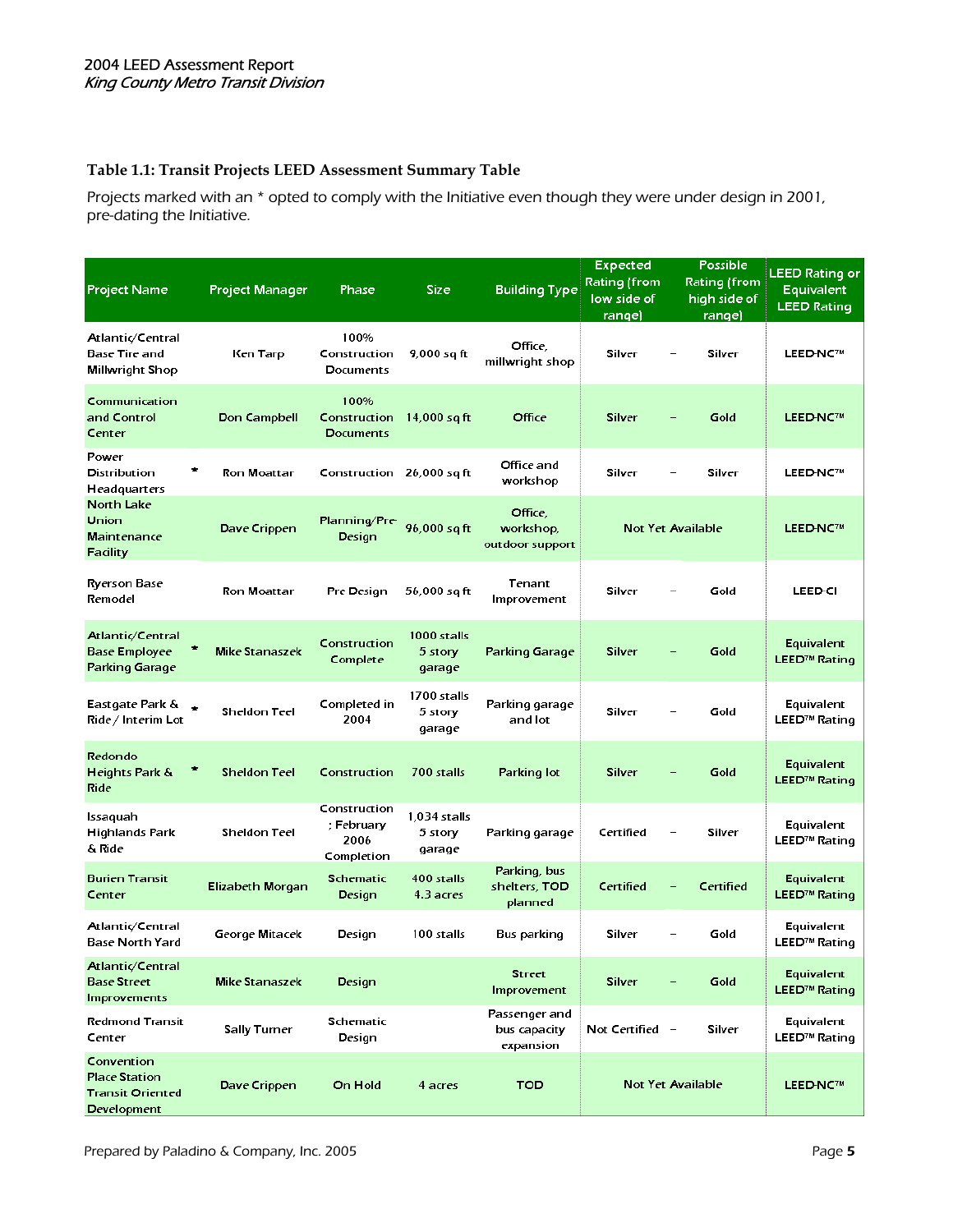# 1.3 Transit Division LEED Credit Trends

Paladino compiled the LEED credits for all Transit projects assessed to date. Based on the frequency in which individual credits are achieved, the ease or difficulty of each credit can be determined. For example, if all office projects achieve the same credit, the credit can be deemed 'easy' to achieve. While a data set of 14 projects is not necessarily statistically significant, the picture that emerges based on these projects is informative. The results also correspond, with regional and project-specific variations, with national LEED credit trending based on over a hundred projects nationally.

For the Division, two LEED Credit Trends scorecards, have been created by project type. These two project types were chosen based on the following criteria. First, there is a large enough sample of projects of a particular type to draw conclusions from. Second, the scope of the project types is most applicable to the LEED NC Rating System as currently written.

- 1. Office and Office-Industrial Projects
- 2. Parking Facilities Projects

The scorecards are helpful in estimating the most cost effective LEED points for a particular project type and for tracking progress during the design phases.

#### Office / Office Industrial Projects

The Metro Transit Division Office and Office-Industrial LEED Credit Trends Scorecard (Table 1.2) was created using the scorecard from three projects-the Atlantic / Central Base Tire & Millwright Shop, Communication and Control Center and Power Distribution Headquarters.

Further analysis of the 'Moderate' credits is recommended to determine which are most cost effective in the short term. Life cycle cost analysis (LCCA) is an effective method to determine the feasibility of implementing specific measures. LCCA is used to determine which strategies with higher first costs will likely result in a savings of maintenance and operating costs over the long run.

### Parking Facilities Projects

The Metro Transit Division Parking Facilities LEED Credit Trends Scorecard (Table 1.3) was created using the scorecard from the six projects- Atlantic / Central Base Employee Parking Garage, Eastgate Park and Ride, Redondo Heights Park and Ride, Issaquah Highlands Park and Ride, Burien Transit Center and Redmond Transit Center.

The Atlantic / Central Base North Yard and Street Improvements were omitted from this calculation, because so few of the credits applied to this type of parking facility.

For this type of construction project, few of the Energy & Atmosphere and Indoor Environmental Quality credits and prerequisites apply.

Credits Regularly Achieved!

A number of credits are regularly achieved by Transit projects.

**SS credit 7.1** - Landscape & Exterior Design to Reduce Heat Islands, Non-Roof

Many Transit projects incorporate concrete paving. Concrete is a good option for reflectivity and strength, and at the end of its useful life, can be broken up and reused as structural fill in future development, either on or off-site.

**WE credit 1.1/1.2** -No Irrigation

Landscape materials and temporary drip irrigation systems (during 2-year establishment) are common among Transit projects.

**WE credit 3.1/3.2** - Water Use Reduction

Efficient plumbing fixtures including low-flow and dual flush toilets, waterless urinals and lowflow aerators are achieving 20-50% water use savings.

**ID credit 1 -** Education Program

Educational signage, case studies, web sites, and building tours regularly created by the King County Green Building Team help many County projects, including Transit projects, achieve this credit.

In addition, several credits and prerequisites are achieved based on local codes. Refer to the 2003 LEED Transit Assessment for more information.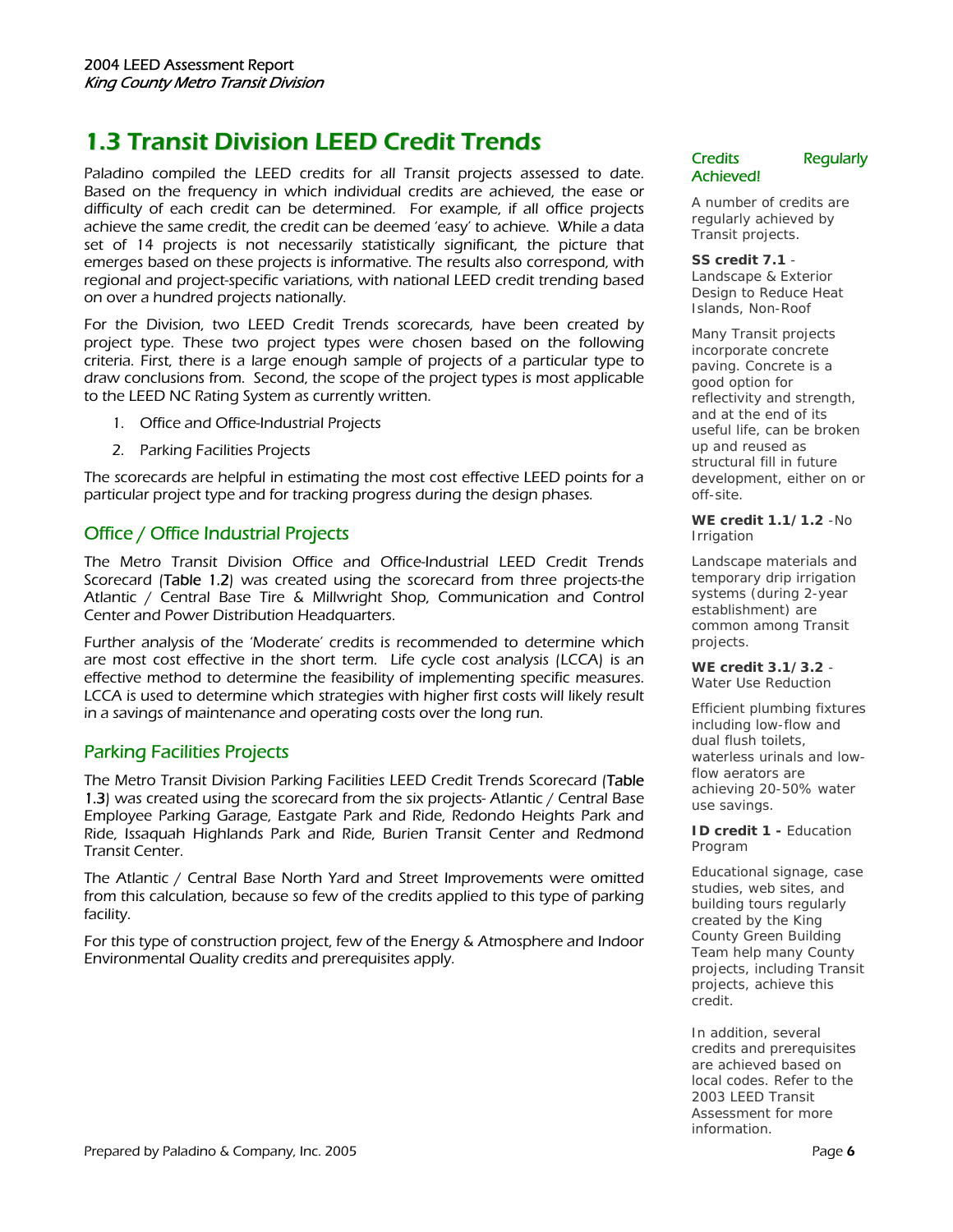#### Table 1.2: King County Transit Division LEED Credit Trends Scorecard for Office and Office-Industrial Projects

| <b>KC Metro Transit Division</b><br>2004 LEED Assessment Report |                                                                                        |                                                                                                      | LEED NC™ Slam-Dunk Scorecard<br>Office / Office Industrial Projects |
|-----------------------------------------------------------------|----------------------------------------------------------------------------------------|------------------------------------------------------------------------------------------------------|---------------------------------------------------------------------|
| 25                                                              | 19 22 Total Project Score                                                              |                                                                                                      | Possible Points 69                                                  |
|                                                                 |                                                                                        | Certified: 26 to 32 points Silver: 33 to 38 points Gold: 39 to 51 points Platinum: 52 or more points |                                                                     |
| 5.<br>2<br>7                                                    | <b>Sustainable Sites</b><br>Possible Points 14                                         | 4 3 6 Materials & Resources                                                                          | Possible Points 13                                                  |
| mod. diff.<br>easu<br>Y                                         | Prereq 1 Erosion & Sedimentation Control                                               | easy mod. diff.<br>Prereg 1 Storage & Collection of Recyclables<br>Y                                 |                                                                     |
| $\mathbf{1}$<br>Credit 1                                        | <b>Site Selection</b><br>ı                                                             | 1 Credit 1.1 Building Reuse, Maintain 75% of Existing Shell                                          |                                                                     |
|                                                                 | 1 Credit 2 Urban Redevelopment<br>ı                                                    | Credit 1.2 Building Reuse, Maintain 100% of Existing Shell<br>-1                                     |                                                                     |
| Credit 3                                                        | <b>Brownfield Redevelopment</b><br>п                                                   | Credit 1.3 Building Reuse, Maintain 100% Shell & 50% Non-Shell                                       |                                                                     |
| л.                                                              | Credit 4.1 Alternative Transportation, Public Transportation Access                    | Credit 2.1 Construction Waste Management, Divert 50%<br>п.                                           |                                                                     |
| $\overline{\mathbf{1}}$                                         | Credit 4.2 Alternative Transportation, Bicycle Storage & Changing Rooms                | $\mathbf{I}$<br>Credit 2.2 Construction Waste Management, Divert 75%                                 |                                                                     |
|                                                                 | 1 Credit 4.3 Alternative Transportation, Alternative Fuel Refueling Stations           | 1 Credit 3.1 Resource Reuse, Specify 5%                                                              |                                                                     |
| $\blacksquare$                                                  | Credit 4.4 Alternative Transportation, Parking Capacity                                | Credit 3.2 Resource Reuse, Specify 10%                                                               |                                                                     |
| п                                                               | Credit 5.1 Reduced Site Disturbance, Protect or Restore Open Space                     | T.<br>Credit 4.1 Recycled Content, Specify 25%                                                       |                                                                     |
| п                                                               | Credit 5.2 Reduced Site Disturbance, Development Footprint                             | $\blacksquare$<br>Credit 4.2 Recycled Content, Specify 50%                                           |                                                                     |
| $\blacksquare$                                                  | Credit 6.1 Stormwater Management, Rate or Quantity                                     | T<br>Credit 5.1 Local/Regional Materials, 20% Manufactured Locally                                   |                                                                     |
|                                                                 | 1 Credit 6.2 Stormwater Management, Treatment<br>ı                                     | $\blacksquare$<br>Credit 5.2 Local/Regional Materials, of 20% Above, 50% Harvested Locally           |                                                                     |
| $\mathbf{1}$                                                    | Credit 7.1 Landscape & Exterior Design to Reduce Heat Islands, Non-Roof Surfaces<br>J. | Rapidly Renewable Materials<br>Credit 6                                                              |                                                                     |
| Î                                                               | Credit 7.2 Landscape & Exterior Design to Reduce Heat Islands, Roof Surfaces<br>ı      | Certified Wood<br>$\blacksquare$<br>Credit 7                                                         |                                                                     |
|                                                                 | Credit 8 Light Pollution Reduction<br>ı                                                |                                                                                                      |                                                                     |
|                                                                 |                                                                                        | 71<br>-71<br>1.<br>  Indoor Environmental Quality                                                    | Possible Points 15                                                  |
| 4<br>-1                                                         | <b>Water Efficiency</b><br>Possible Points 5                                           | mod.<br>diff.<br>easy                                                                                |                                                                     |
| mod. diff.<br>easu                                              |                                                                                        | Y<br>Minimum IAO Performance<br>Prereg 1                                                             |                                                                     |
| $\mathbf{1}$                                                    | Credit 1.1 Water Efficient Landscaping, Reduce by 50%<br>ı                             | Y<br>Environmental Tobacco Smoke [ETS] Control<br>Prereg 2                                           |                                                                     |
| $\mathbf{1}$                                                    | Credit 1.2 Water Efficient Landscaping, No Potable Use or No Irrigation<br>ı           | <b>1</b> Credit 1<br>Carbon Dioxide   CO <sub>2</sub>   Monitoring                                   |                                                                     |
|                                                                 | 1 Credit 2 Innovative Wastewater Technologies<br>п                                     | $\blacksquare$<br>Credit 2 Increase Ventilation Effectiveness                                        |                                                                     |
| $\mathbf{1}$                                                    | Credit 3.1 Water Use Reduction, 20% Reduction                                          | Credit 3.1 Construction IAO Management Plan, During Construction<br>$\mathbf{I}$                     |                                                                     |
| $\overline{\mathbf{1}}$                                         | Credit 3.2 Water Use Reduction, 30% Reduction                                          | T.<br>Credit 3.2 Construction IAO Management Plan, Before Occupancy                                  |                                                                     |
|                                                                 |                                                                                        | $\mathbf{1}$<br>Credit 4.1 Low-Emitting Materials, Adhesives & Sealants                              |                                                                     |
| 3.<br>4.                                                        | 7 Energy & Atmosphere<br><b>Possible Points 17</b>                                     | $\mathbf{1}$<br>Credit 4.2 Low-Emitting Materials, Paints                                            |                                                                     |
| mod. diff.<br>casu                                              |                                                                                        | $\mathbf{1}$<br>Credit 4.3 Low-Emitting Materials, Carpet                                            |                                                                     |
| Y                                                               | Prereq 1 Fundamental Building Systems Commissioning                                    | $\mathbf{1}$<br>Credit 4.4 Low-Emitting Materials, Composite Wood                                    |                                                                     |
| Ÿ                                                               | Prereq 2 Minimum Energy Performance                                                    | $\blacksquare$<br>Credit 5 Indoor Chemical and Pollutant Source Control                              |                                                                     |
| Y                                                               | Prereq 3 CFC Reduction in HVAC&R Equipment                                             | $\blacksquare$<br>Credit 6.1 Controllability of Systems, Perimeter                                   |                                                                     |
| $\mathbf{z}$                                                    | Credit 1.1 Optimize Energy Performance, 20% New / 10% Existing<br>2                    | T.<br>Credit 6.2 Controllability of Systems, Non-Perimeter                                           |                                                                     |
| $\mathbf{z}$                                                    | Credit 1.2 Optimize Energy Performance, 30% New / 20% Existing<br>2                    | Credit 7.1 Thermal Comfort, Comply with ASHRAE 55-1992<br>$\blacksquare$                             |                                                                     |
|                                                                 | 1 Credit 1.3 Optimize Energy Performance, 40% New / 30% Existing<br>$\overline{z}$     | Credit 7.2 Thermal Comfort, Permanent Monitoring System<br>п                                         |                                                                     |
| п                                                               | Credit 1.4 Optimize Energy Performance, 50% New / 40% Existing<br>2                    | $\blacksquare$<br>Credit 8.1 Daylight & Views, Daylight 75% of Spaces                                |                                                                     |
|                                                                 | 1 Credit 1.5 Optimize Energy Performance, 60% New / 50% Existing<br>2                  | $\blacksquare$<br>Credit 8.2 Daylight & Views, Views for 90% of Spaces                               |                                                                     |
| 1                                                               | Credit 2.1 Renewable Energy, 5%<br>п                                                   |                                                                                                      |                                                                     |
| ٠                                                               | Credit 2.2 Renewable Energy, 10%                                                       | 1<br>4<br><b>Innovation &amp; Design Process</b>                                                     | Possible Points 5                                                   |
| л.                                                              | Credit 2.3 Renewable Energy, 20%                                                       | mod. diff.<br>casu                                                                                   |                                                                     |
| 1.                                                              | Credit 3 Additional Commissioning<br>п                                                 | Credit 1.1 Innovation in Design: Specific Title<br>$\blacksquare$                                    |                                                                     |
| ×<br>Credit 4                                                   | <b>Ozone Depletion</b><br>ı                                                            | Credit 1.2 Innovation in Design: Specific Title<br>$\blacksquare$                                    |                                                                     |
| T<br>Credit 5                                                   | <b>Measurement &amp; Verification</b><br>ı                                             | $\blacksquare$<br>Credit 1.3 Innovation in Design: Specific Title                                    |                                                                     |
| п<br>Credit 6                                                   | Green Power<br>I.                                                                      | $\blacksquare$<br>Credit 1.4 Innovation in Design: Specific Title                                    |                                                                     |
|                                                                 |                                                                                        | Credit 2 LEED <sup>™</sup> Accredited Professional                                                   | ı                                                                   |

#### How to Interpret the LEED Credit Trends Scorecard

**Credits marked 'Easy':** The concept behind the LEED Credit Trends scorecard is that the credits marked 'Easy' with a green shaded box are consistently achieved by KC Metro Transit Division projects with little work or additional cost. These credits or prerequisites should always be pursued by Transit projects, and are likely candidates for inclusion in Transit Division Design Standards or Master Specifications.

**Credits marked 'Moderate':** 'Moderate' credits represent those with some variability from project to project based on scope, phase at introduction and environmental and project goals. The bulk of project team LEED effort would therefore be on credits noted as 'Moderate' as the 'Easy' credits should become standardized by the Transit Division.

**Credits marked 'Difficult':** Credits listed as difficult indicate that the majority of projects do not qualify, because they are not applicable to the project type or are currently cost prohibitive.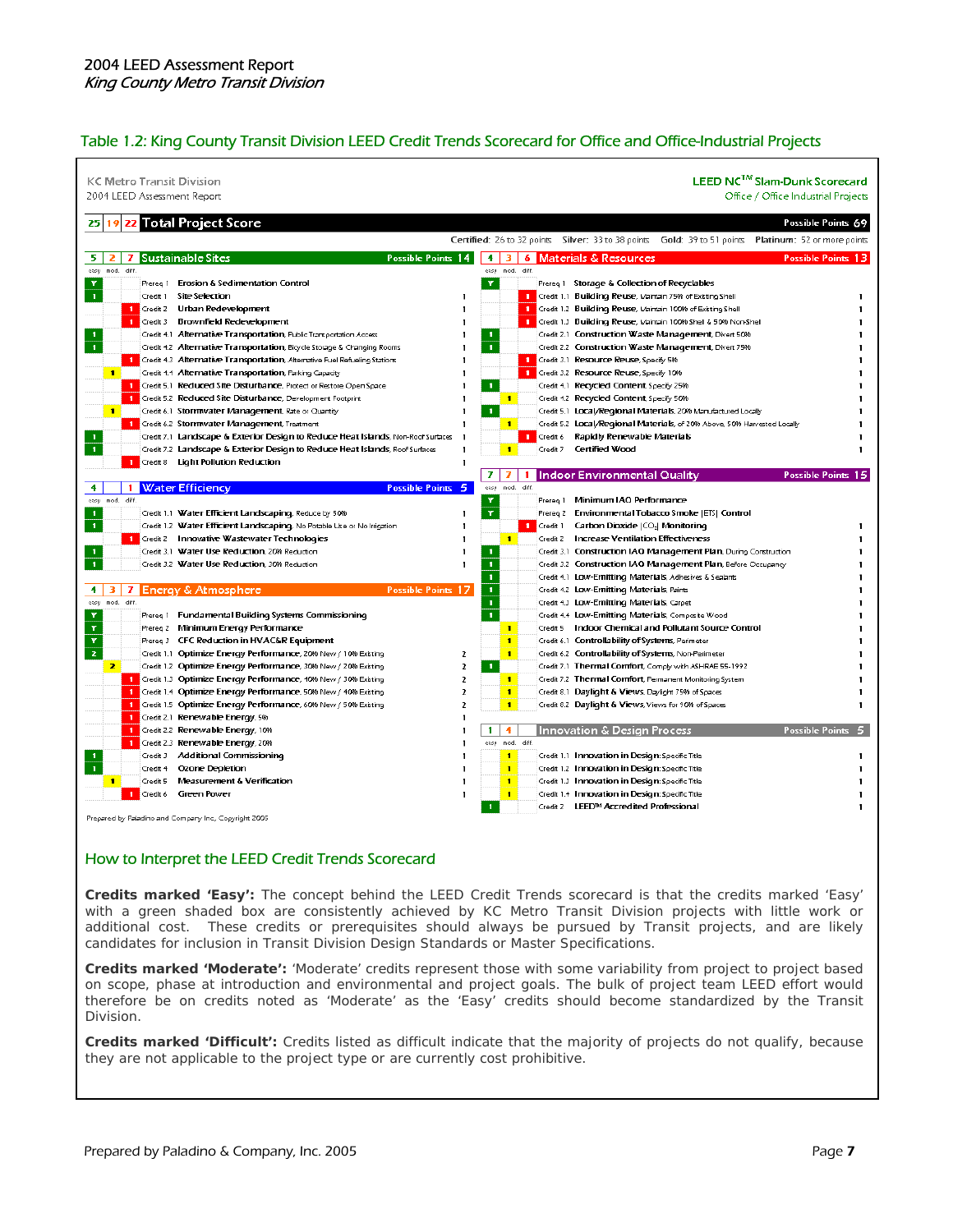#### Table 1.3: King County Transit Division LEED Credit Trends Scorecard for Parking Facility Projects

| 2004 LEED Assessment Report                                                               | Parking Facilities                                                                                                            |
|-------------------------------------------------------------------------------------------|-------------------------------------------------------------------------------------------------------------------------------|
| 40 Total Project Score<br>11<br>18                                                        | Possible Points 69                                                                                                            |
|                                                                                           | Certified: 26 to 32 points Silver: 33 to 38 points Gold: 39 to 51 points Platinum: 52 or more points                          |
| <b>Sustainable Sites</b><br><b>Possible Points 14</b><br>8<br>4<br>2                      | 4<br><b>Materials &amp; Resources</b><br>Possible Points 13<br>$\overline{\mathbf{z}}$<br>7                                   |
| mod. diff.<br>easy                                                                        | easy mod. diff.                                                                                                               |
| Prereg 1 Erosion & Sedimentation Control<br>Y                                             | Y<br>Prereq 1 Storage & Collection of Recyclables                                                                             |
| $\mathbf{1}$<br><b>Site Selection</b><br>Credit 1                                         | 1 Credit 1.1 Building Reuse, Maintain 75% of Existing Shell<br>п                                                              |
| Credit 2 Urban Redevelopment<br>$\blacksquare$                                            | Credit 1.2 Building Reuse, Maintain 100% of Existing Shell<br>п<br>-1.                                                        |
| 1 Credit 3 Brownfield Redevelopment                                                       | Credit 1.3 Building Reuse, Maintain 100% Shell & 50% Non-Shell<br>п                                                           |
| Credit 4.1 Alternative Transportation, Public Transportation Access                       | Credit 2.1 Construction Waste Management, Divert 50%<br>-1                                                                    |
| $\blacksquare$<br>Credit 4.2 Alternative Transportation, Bicycle Storage & Changing Rooms | $\mathbf 1$<br>Credit 2.2 Construction Waste Management, Divert 75%                                                           |
| Credit 4.3 Alternative Transportation, Alternative Fuel Refueling Stations<br>п           | $\mathbf{1}$<br>Credit 3.1 Resource Reuse, Specify 5%                                                                         |
| Credit 4.4 Alternative Transportation, Parking Capacity<br>п                              | Credit 3.2 Resource Reuse, Specify 10%<br>1                                                                                   |
| Credit 5.1 Reduced Site Disturbance, Protect or Restore Open Space<br>$\blacksquare$      | Credit 4.1 Recycled Content, Specify 25%                                                                                      |
| Credit 5.2 Reduced Site Disturbance, Development Footprint<br>п                           | $\blacksquare$<br>Credit 4.2 Recycled Content, Specify 50%<br>ı                                                               |
| Credit 6.1 Stormwater Management, Rate or Quantity<br>п                                   | $\mathbf{1}$<br>Credit 5.1 Local/Regional Materials, 20% Manufactured Locally<br>п                                            |
| Credit 6.2 Stormwater Management, Treatment<br>п                                          | Credit 5.2 Local/Regional Materials, of 20% Above, 50% Harvested Locally<br>J.<br>$\blacksquare$                              |
| -11<br>Credit 7.1 Landscape & Exterior Design to Reduce Heat Islands, Non-Roof Surfaces   | Credit 6<br>Rapidly Renewable Materials<br>ı.<br>-1.                                                                          |
| Credit 7.2 Landscape & Exterior Design to Reduce Heat Islands, Roof Surfaces<br>T         | J.<br>Credit 7<br>Certified Wood                                                                                              |
| Credit 8 Light Pollution Reduction<br>п.                                                  | J.                                                                                                                            |
|                                                                                           | Possible Points 15<br>з<br>12 Indoor Environmental Quality                                                                    |
| <b>Water Efficiency</b><br>Possible Points 5<br>-1<br>2<br>21                             | easy mod.<br>diff.                                                                                                            |
| mod. diff.<br>easu                                                                        | <b>Y</b> Prereq 1<br>Minimum IAO Performance                                                                                  |
| Credit 1.1 Water Efficient Landscaping, Reduce by 50%                                     | Y<br>Environmental Tobacco Smoke [ETS] Control<br>Prereg 2<br>ı                                                               |
| $\mathbf{I}$<br>Credit 1.2 Water Efficient Landscaping, No Potable Use or No Irrigation   | Credit 1<br>Carbon Dioxide   CO <sub>2</sub>   Monitoring<br>ı.<br>п                                                          |
| 1 Credit 2 Innovative Wastewater Technologies                                             | ٠<br>Credit 2 Increase Ventilation Effectiveness<br>п                                                                         |
| Credit 3.1 Water Use Reduction, 20% Reduction<br>$\blacksquare$                           | 1 Credit 3.1 Construction IAO Management Plan, During Construction<br>п                                                       |
| 1 Credit 3.2 Water Use Reduction, 30% Reduction                                           | 1 Credit 3.2 Construction IAO Management Plan, Before Occupancy<br>L                                                          |
|                                                                                           | Credit 4.1 Low-Emitting Materials, Adhesives & Sealants<br>$\blacksquare$                                                     |
| 17 Energy & Atmosphere<br><b>Possible Points 17</b>                                       | $\blacksquare$<br>Credit 4.2 Low-Emitting Materials, Paints                                                                   |
| easy mod. diff.                                                                           | 1 Credit 4.3 Low-Emitting Materials, Carpet                                                                                   |
| Y.<br>Prereq 1 Fundamental Building Systems Commissioning                                 | 1 Credit 4.4 LOW-Emitting Materials, Composite Wood                                                                           |
| Y.<br>Prereq 2 Minimum Energy Performance                                                 | Credit 5 Indoor Chemical and Pollutant Source Control<br>$\blacksquare$                                                       |
| Y<br>Prereq 3 CFC Reduction in HVAC&R Equipment                                           | 1 Credit 6.1 Controllability of Systems, Perimeter                                                                            |
| 2 Credit 1.1 Optimize Energy Performance, 20% New / 10% Existing                          | <b>1</b> Credit 6.2 <b>Controllability of Systems</b> , Non-Perimeter<br>2                                                    |
| Credit 1.2 Optimize Energy Performance, 30% New / 20% Existing<br>2                       | 2<br>1 Credit 7.1 Thermal Comfort, Comply with ASHRAE 55-1992                                                                 |
| 2 Credit 1.3 Optimize Energy Performance, 40% New / 30% Existing                          | <b>1 Credit 7.2 Thermal Comfort</b> , Permanent Monitoring System<br>2                                                        |
| Credit 1.4 Optimize Energy Performance, 50% New / 40% Existing<br>2                       | 1 Credit 8.1 Daylight & Views, Daylight 75% of Spaces<br>2                                                                    |
| 2 Credit 1.5 Optimize Energy Performance, 60% New / 50% Existing                          | $\overline{z}$<br>Credit 8.2 Daylight & Views, Views for 90% of Spaces                                                        |
| 1 Credit 2.1 Renewable Energy, 5%                                                         | ı.                                                                                                                            |
| Credit 2.2 Renewable Energy, 10%<br>л.                                                    | 4<br>1<br>Innovation & Design Process<br>Possible Points<br>-5                                                                |
| Credit 2.3 Renewable Energy, 20%<br>л.                                                    | mod. diff.<br><b>USDS</b>                                                                                                     |
| 1 Credit 3 Additional Commissioning                                                       | $\blacksquare$<br>Credit 1.1 Innovation in Design: Specific Title<br>п                                                        |
| <b>1</b> Credit 4<br><b>Ozone Depletion</b>                                               | J.<br>$\blacksquare$<br>Credit 1.2 Innovation in Design: Specific Title                                                       |
| <b>Measurement &amp; Verification</b><br>л.<br>Credit 5                                   | Credit 1.3 Innovation in Design: Specific Title<br>ı.<br>$\mathbf{1}$                                                         |
|                                                                                           |                                                                                                                               |
| Credit 6<br><b>Green Power</b>                                                            | ı.<br>Credit 1.4 Innovation in Design: Specific Title<br>$\blacksquare$<br>Credit 2 LEED <sup>™</sup> Accredited Professional |

#### How to Interpret the LEED Credit Trends Scorecard

**Credits marked 'Easy':** The concept behind the LEED Credit Trends Scorecard is that the credits marked 'Easy' with a green shaded box are consistently achieved by KC Metro Transit Division projects with little work or additional cost. These credits or prerequisites should always be pursued by Transit projects, and are likely candidates for inclusion in Transit Division Design Standards or Master Specifications.

**Credits marked 'Moderate':** 'Moderate' credits represent those with some variability from project to project based on scope, phase at introduction and environmental and project goals. The bulk of project team LEED effort would therefore be on credits noted as 'Moderate' as the 'Easy' credits should become standardized by the Transit Division.

**Credits marked 'Difficult':** Credits listed as difficult indicate that the majority of projects do not qualify, because they are not applicable to the project type or are currently cost prohibitive.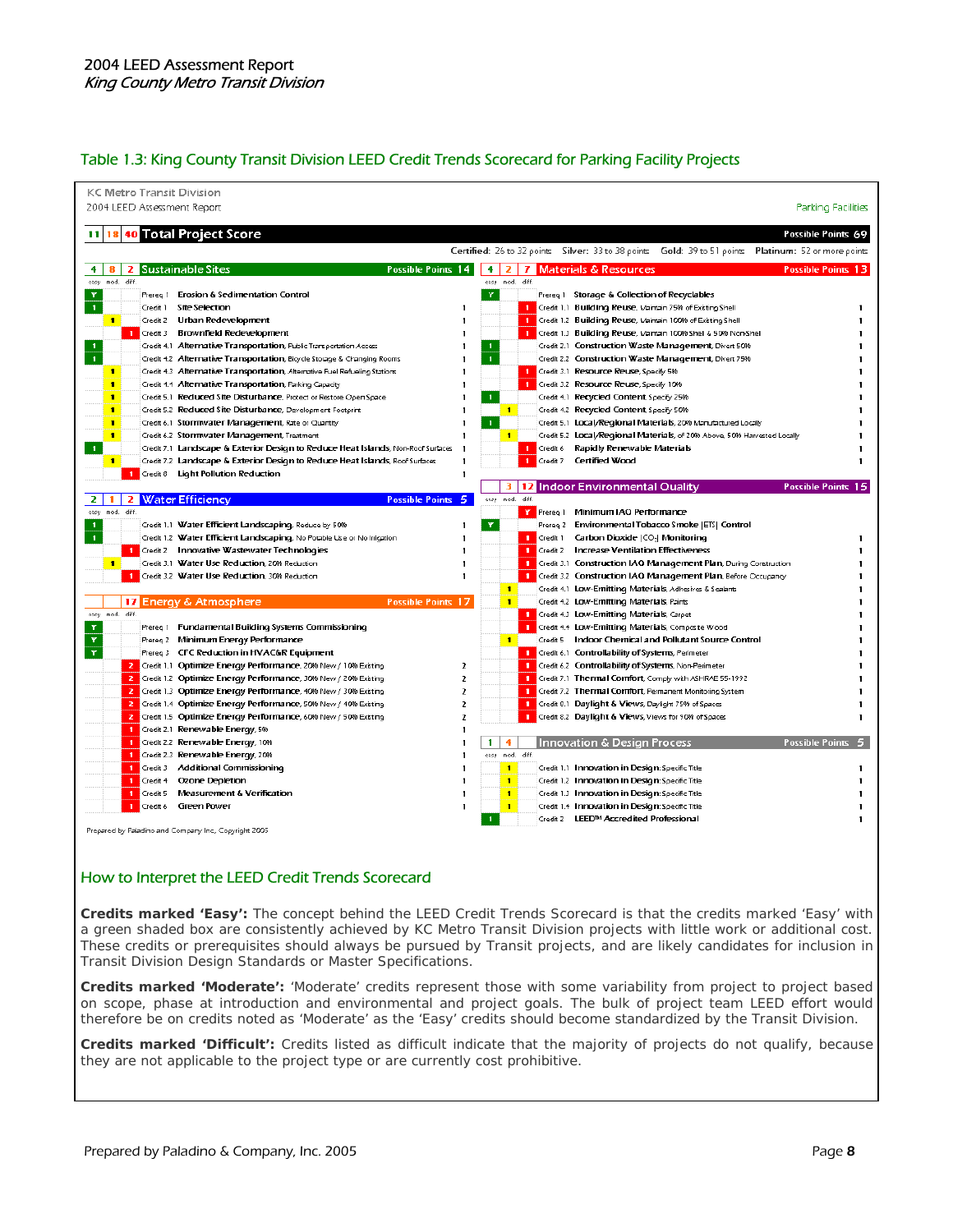# 1.4 Recommendations for LEED Implementation

Many issues and challenges identified within the Transit Division through the assessment process will need to be addressed either within the Transit Division or at the County level to have the greatest impact. Key issues identified include internal education and resource development. Three key tools were identified during the interviews.

- 1. Greening Transit RFQs: Include sustainability and LEED expertise in design team and contractor selection criteria. This language can be built into a master format that is utilized for all projects, whether they are applying for a LEED rating or LEED equivalency. The teams recognized a need for sustainable design expertise. The County will need to consider sustainable design expertise, both internal and external, when it assembles project teams. King County budgets often allow for external expertise as it relates to meeting the Initiative. Offer incentives to Project Managers to fulfill a higher LEED achievement, or to become LEED Accredited Professionals.
- 2. Hold Transit Project Manager Coordination Meetings: Regular Transit Division LEED meetings could provide opportunities for Project Managers to meet with each other to coordinate and compare LEED experiences, tools and progress. Monthly or quarterly coffee + LEED networking could provide project leaders with valuable insight into credit nuances, help streamline the LEED application process and provide value throughout the Division. This strategy is particularly important for projects located at the A/C Base.
- 3. Develop Case Studies: Develop a case study for each completed Transit Division project, similar in layout and content to the A/C Base Expansion Demolition. These case studies could be used to document the achievements and barriers of each project. Furthermore, it could be used as an educational tool for both King County Project Managers and the public. Case study information could either be in handout form or in a database.
- 4. Update the Transit Division Master Specifications: Include green design and LEED criteria, strategies, materials, products, instructions to contractors, and contractor LEED submittals. Note that the Power Distribution Headquarters has an updated construction waste management specification that may be used instead. Transit projects can already provide samples of good LEED project specifications for several sections, including Construction Waste Management, Garage and Exterior Lighting, and Temporary Irrigation Systems.
- 5. Set Goals Early with Eco Charrettes: A strategy session early in the design process is a recommended method to set goals, identify barriers and create tactics to overcome them.

### Other Suggestions from Project **Interviews**

#### Use King County Standards that Meet LEED

During the course of the interview process, it was revealed that projects are following the local jurisdictional code, regardless of whether the King County requirements are stricter. Transit Division project teams should consider following the King County requirements when they are more stringent than the local code. For example, King County Stormwater Management requirements meet LEED Site credit 6.2 for Stormwater Treatment and are more stringent than City of Seattle requirements. Projects in Seattle that only meet Seattle code will not achieve Site credit 6.2.

#### Project Budgeting Issues

Teams continue to face challenges regarding flexibility to incorporate LEED credits into the project as details become available. Flexible contingency budgets may be one way to help project managers achieve higher LEED ratings. Project managers may also need a method for accepting grant funds that may become available after project budgeting.